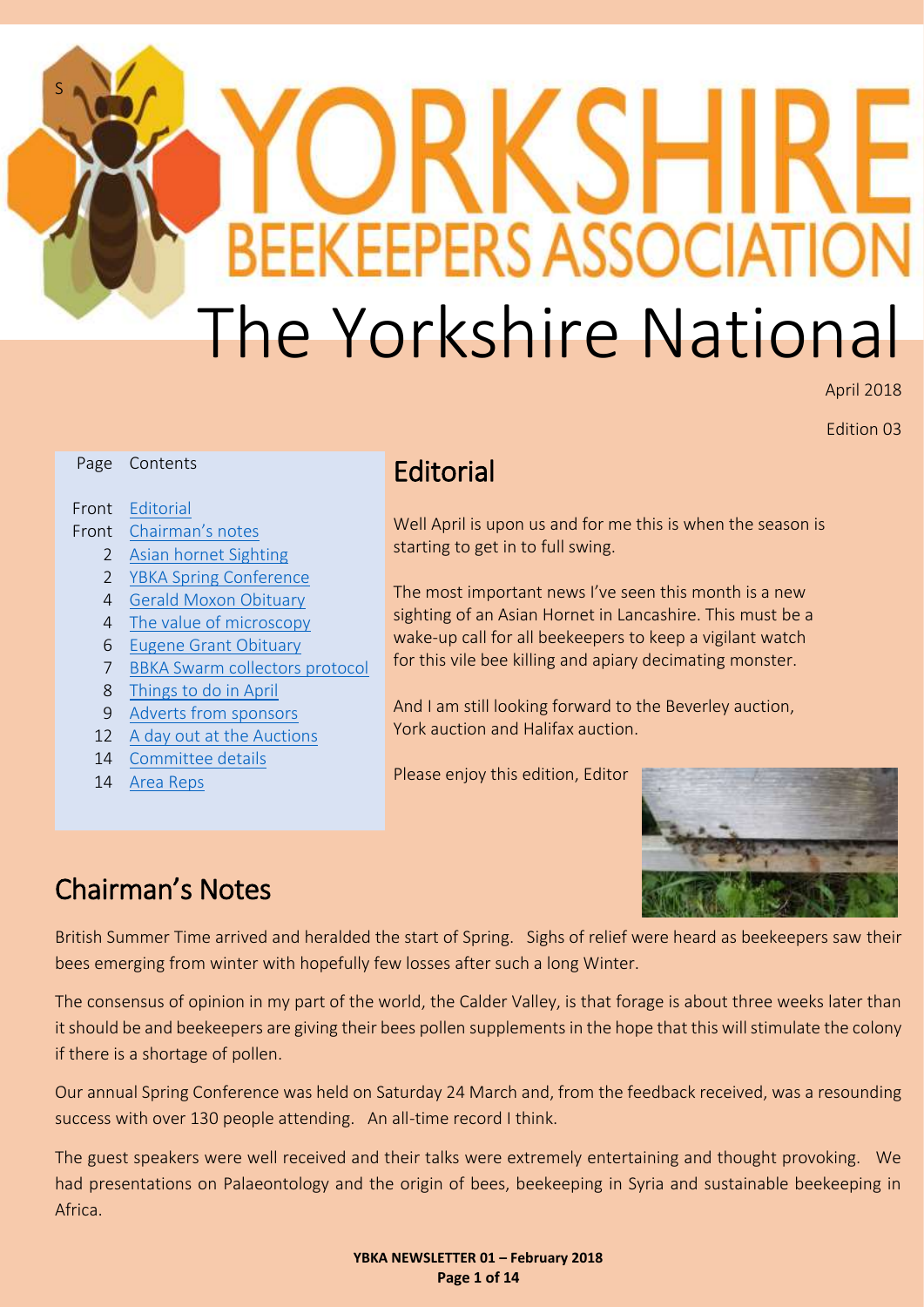The workshops were all well attended and covered such topics as Breeding better bees & Queen rearing, re-cycling wax, skep making and the use of honey and wax in cerate.

There were various trade stands selling such things as plants, seeds, beekeeping equipment, glass jars, books and bee suits.

I would like to express my thanks to the organising committee who made the day so interesting.

We also had our own official photographer wandering around the conference and a selection of her work is included in this edition. More will be published in the May edition.

Phil Gee

YBKA Chairman

### <span id="page-1-0"></span>Asian Hornet Sighting in Lancashire

Read the full story on the NBU website [here.](http://www.nationalbeeunit.com/public/News/news.cfm#198)

This is the online reporting form if you think you see an Asian Hornet [here.](http://www.brc.ac.uk/risc/alert.php?species=asian_hornet)

A video [here](https://www.youtube.com/watch?v=CR6MUekAjMo) on how to make an Asian hornet trap.

### <span id="page-1-1"></span>Yorkshire Beekeeping Association Spring Conference



The conference this year started with an informative and thought-provoking talk by Margaret Murdin who is the current President of the BBKA. John Varker delivered his usual expert outline of how the earth has developed and the species within it including bees. The talks were rounded off when Trisha Marlow with her missionary zeal gave an inspiring view of how beekeeping in Africa makes such a difference to a wide variety of people.

After an excellent lunch provided by the Manor Academy staff, much appreciated by all, we entered the afternoon workshop sessions. The workshops were very much a top request when we ran the follow-up questionnaire last year. Members were keen to stress that there needed to be more of them, a greater variety and with the emphasis on helping



**YBKA NEWSLETTER 01 – February 2018 Page 2 of 14**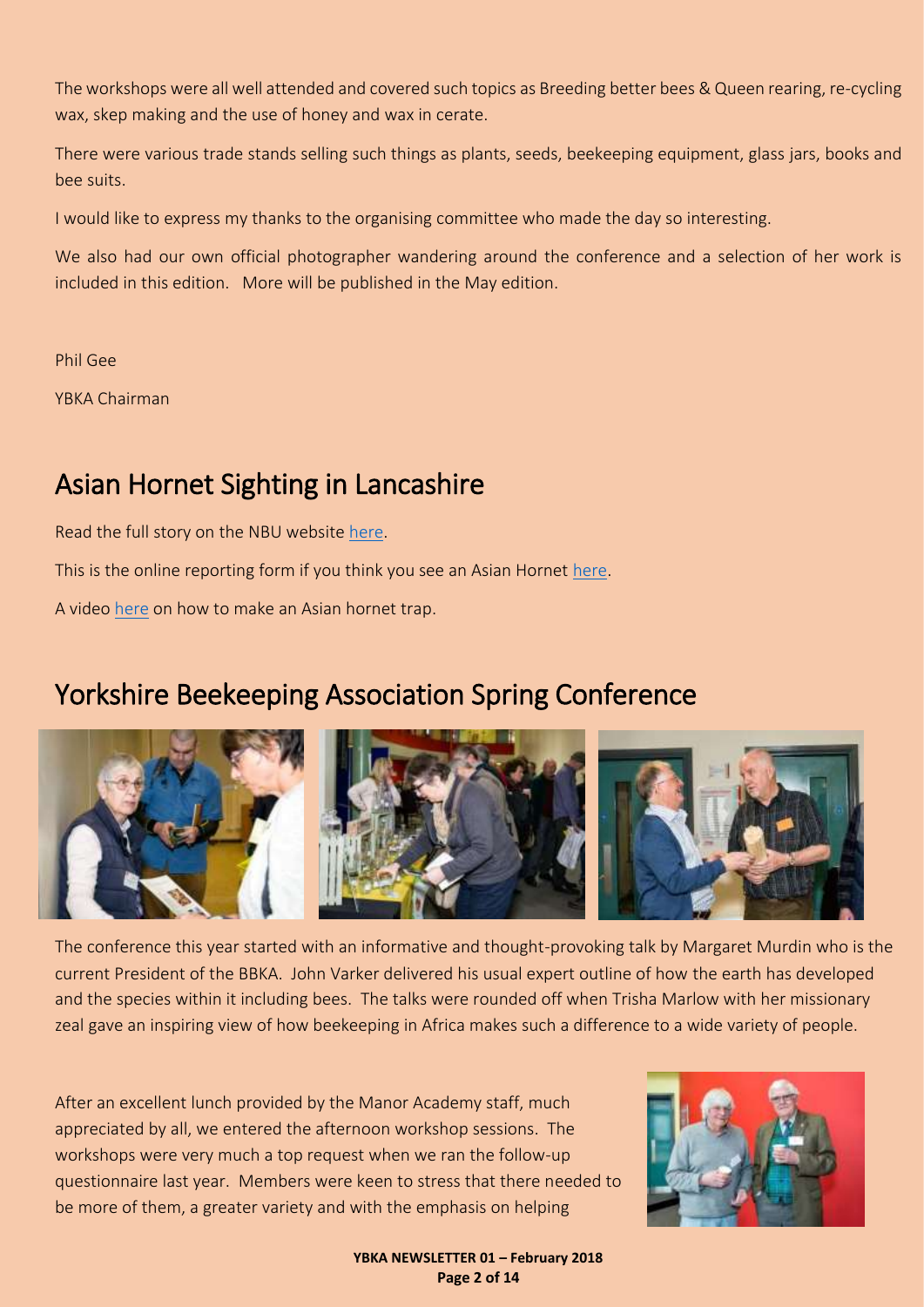members to gain practical help with their beekeeping. We were happy to oblige and, judging by the results, we seem to have scored a hit. All the workshops were well attended and enjoyed. Geoff Pearson kept everyone entertained on the balcony demonstrating the art of skep-making where Jim Pearson and Tony Jefferson shared their considerable expertise on how to breed better bees – they had a packed audience for all their sessions. Meanwhile Chris Coulson beavered away in the classroom showing that all you need is a bit of basic equipment and a little know-how to save £'s re-cycling surplus wax and utilising it to produce foundation, candles and other objects of use. Sara Robb, enthusiastic as always - this year assisted by her daughter Megan – took over the performing arts studio and enthralled delegates with her skill making and using cerate. They were all please to

come away with samples of this much valued by-product. The afternoon concluded with the ever-popular Beekeepers Question time when delegates were able to ask probing questions to the experts before them. This concluded an exceptional conference. We believe we have now hit of the ideal format and fully intend to repeat the pattern next year with experts of the same calibre, interesting speakers and workshop providers committed to helping all our members learn practical skills which will make difference to all our beekeeping.



 There were a few small problems. It was difficult to cope well with all the last-minute applications and I take full responsibility for this hiccup. It caused delays but our hard-working receptionists (Annie and Heidi) both worked hard to deal with it. It was just as embarrassing for them as it was for all of us. Though this was not anticipated perhaps we need more 'volunteers' to hand to help in future so this is an appeal: please feel free to step forward



and help, it will always be





appreciated. Perhaps I was too slow in asking. It's a lesson to be learned and won't happen again! The situation wasn't helped because of the need for members to choose workshops. Again, with the benefit of hindsight we should have moved this in to the dining area where it would have been easier to sort out. We need to look at the workshop situation and consider whether or not we should allow advance bookings for them. There are a number of complications to take in to consideration but we're sure this can be improved for next year

 One of the main objectives of the organising committee is to try to establish the annual conference as a habitual must-go-to event for all our members. We sincerely hope that the talks, activities, food, sales and networking experienced by all delegates were positive and enjoyable and that all district committees will continue to encourage their members to attend future conferences. We genuinely believe it is a great day both socially and educationally. It has to be said that a great deal of research



**YBKA NEWSLETTER 01 – February 2018 Page 3 of 14**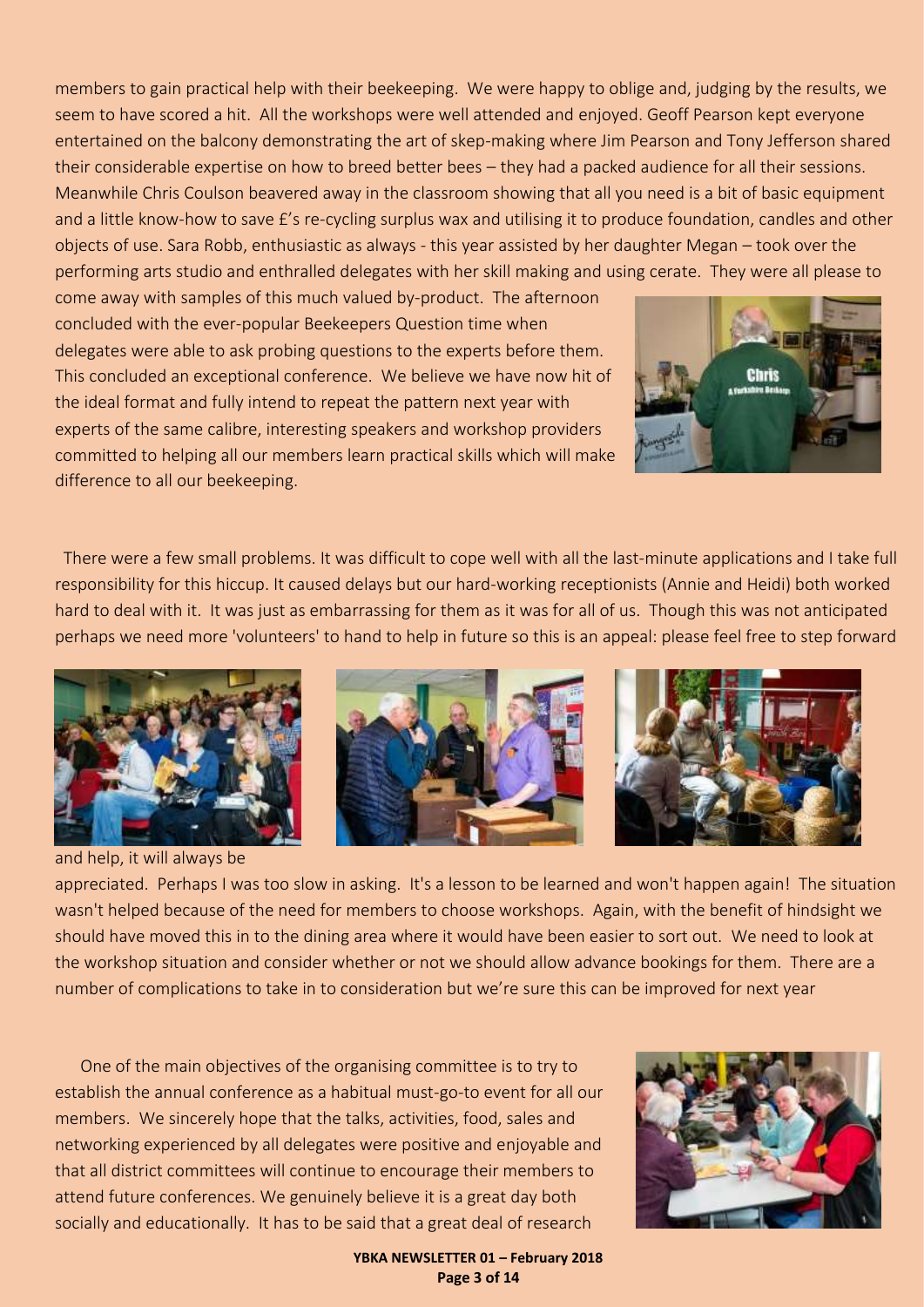and effort goes in to running these conferences and it's an occasion which all Yorkshire beekeepers can benefit from. We don't run them for financial reasons and the only thanks we ask for is for members to enjoy their day out. We'd like as many members as possible to benefit from the experience. This is reward enough and I'm sure this applies to all the other members of the team.

Roger Chappel (Conference committee co-ordinator)

### Gerald Moxon Obituary

<span id="page-3-0"></span>There are many people far more qualified than me to write a meaningful and accurate obituary for Gerald Moxon who died in hospital on Tuesday 24th April and in the fullness of time we hope that such an obituary will be published.

Gerald was a lifelong member of Beverley Beekeepers, a Honey Judge, a basic Assessor and much, much more in beekeeping circles, as well as being awarded the MBE for services to beekeeping.

I can only give a personal account of what he meant to me. My memory is of a man who was very kind when I started out in beekeeping. He willingly gave up his time to help both Simon and I with the basic assessment and he also introduced me to Honey Showing, He had a wealth of expertise and a lifetime of experience. He frequently told us that he started beekeeping at school and I think he would have been pleased about the initiative to introduce beekeeping into more schools once again. He would often ring when Simon was the local secretary and spend half an hour or so regaling him with beekeeping tales before getting to the point of the call or having forgotten why he had made the contact in the first place!

He held many positions in the Association locally and regionally. Many will remember him as auctioneer at the Beverley auction and his own personal style. He contributed hugely to the beekeeping community locally and was at winter meetings as recent as March of this year. I and probably many others have reason to be grateful for his help and support with our bees and beekeeping. He will be missed by all who knew him.

#### Wendy Maslin

*Note from Editor: In the fullness of time we hope to have a complete obituary for Gerald Moxon*

### <span id="page-3-1"></span>The Value of Microscopy

A number of members had requested a lesson in microscopy so one was organised, meeting on a Saturday morning in a room provided by the local college. Little did we know the value that this microscopy lesson would

reveal. We are lucky to count Yvonne Kilvington as one of our members in Huddersfield and District Bee keepers Association who offered to instruct those of us with little knowledge. She supplied some equipment the rest provided by YBKA.



**YBKA NEWSLETTER 01 – February 2018 Page 4 of 14**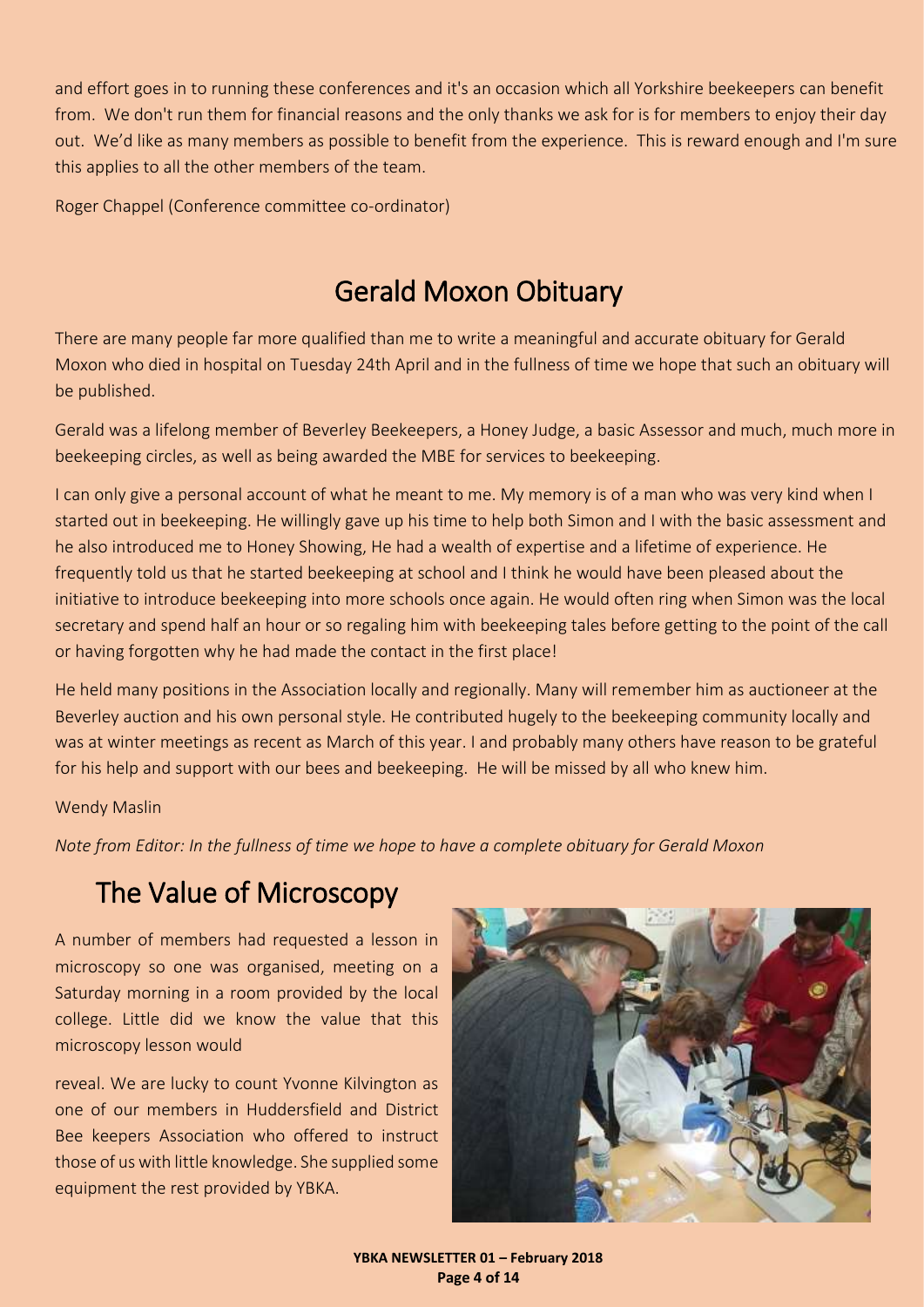The aim was to learn how to use a microscope whilst at the same time look for nosema in bees and also look at the types of pollen in honey; members providing the bees and honey. One member had a hive that was worrying him. It was a large hive, last year it had supplied over 100lbs of honey. All seemed well as the year progressed. The necessary varroa treatments were administered and the hive locked down for the dark cold winter months. Being a good bee keeper, the hive was regularly checked for stores and all seemed well. However, on a warm February day (yes, we did have one or two) he noticed bees were exiting the hive, presumably on cleansing flights, but were just falling to ground,



lethargic and sluggish. All was not well and nosema was suspected. The microscopy session was the perfect opportunity to find the cause of the problem.



He collected some bees which were carefully prepared to test for nosema. Nothing was found. Yvonne suggested other tests and began to demonstrate bee dissection. Looking under the microscope the route of the problem was discovered. Acarine mites (also Known as Tracheal mites). You can see the mites in the photo in the bees right tracheal, compare this to the left tracheal which is clear. (photo taken on an iPhone) Acarine, according to Bee Base is rare. How rare? How many bees are tested for it? Do we just assume the route of a problem is something more common? i.e. nosema.

The value of microscopy is invaluable to a bee keeper and is something HDBKA will be promoting amongst its

members. The infected hive has now been isolated and necessary treatments administered. Hopefully it will survive and provide a large honey crop again this year. Fingers crossed.

Bryan Butterworth

HDBKA member

### Woman dies after alternative 'acupuncture' therapy where live bee stings are used instead of needles

A woman died after undergoing an alternative acupuncture treatment which used live bee stings instead of needles.

The 55-year-old had been receiving the "apitherapy" treatment approximately once a month for two years, in an attempt to treat tight muscles and stress. [Full Independent article here](https://www.independent.co.uk/news/world/europe/woman-dies-acupuncture-therapy-live-bee-stings-needles-spain-investigation-jiaci-stress-a8264886.html#ampshare=http://www.independent.co.uk/news/world/europe/woman-dies-acupuncture-therapy-live-bee-stings-needles-spain-investigation-jiaci-stress-a8264886.html) 

> **YBKA NEWSLETTER 01 – February 2018 Page 5 of 14**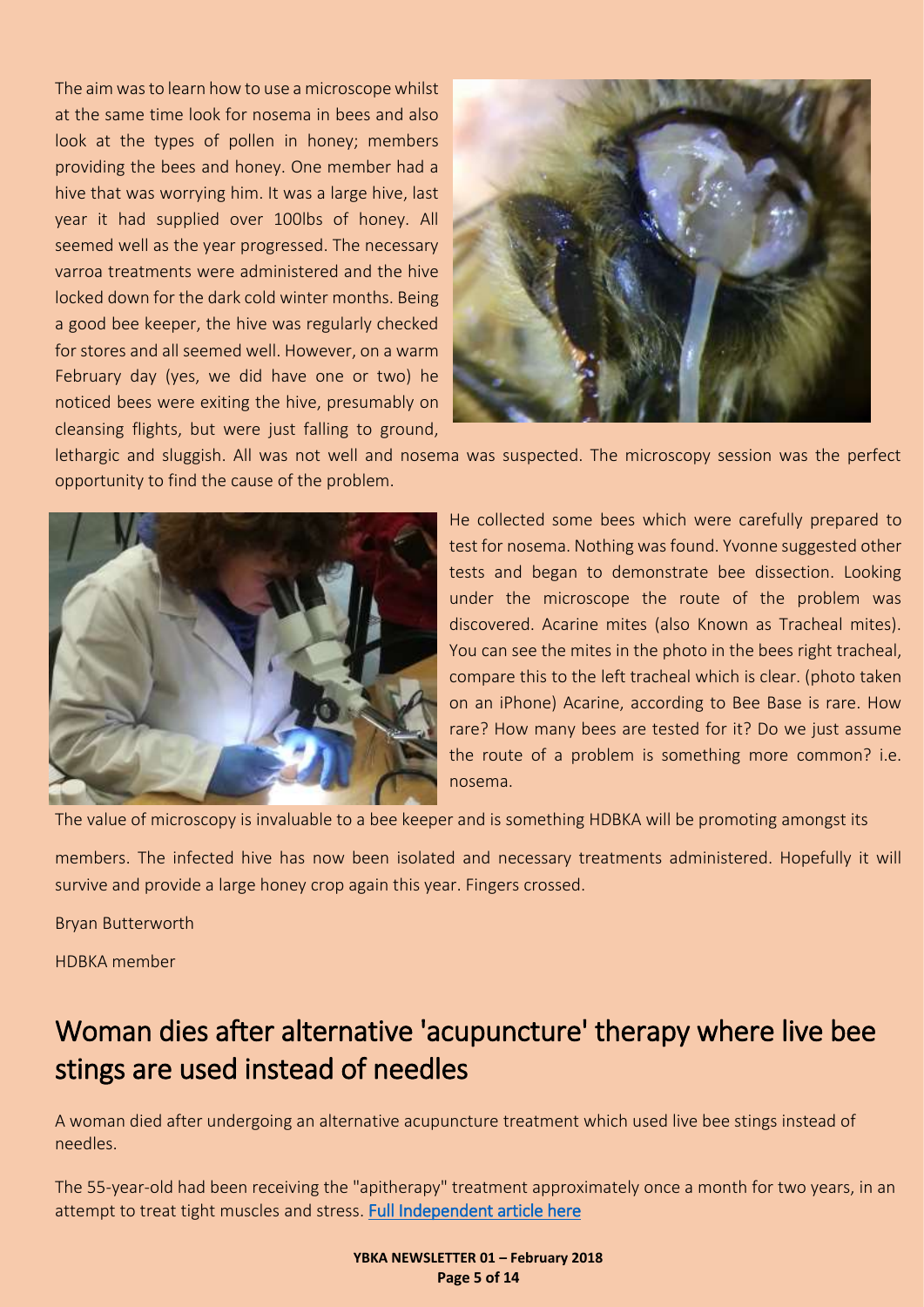### Eugene Grant obituary

<span id="page-5-0"></span>

### Eugene Grant 11 February 1932 - 5 April 2018

We are very sorry to announce the death of Eugene ("Hughie") Grant, on 5th April 2018, at the age of 86. Eugene was born in Hillsborough, Sheffield and started his schooling at St Patrick's Catholic Primary School in Shiregreen. After a stint at the Sheffield Star & Telegraph he joined the RAF when he was 18 for his National Service, and where amongst other things, he learnt to play the accordion. Much of his working life was as a selfemployed joiner which skills he put to good use in making and maintaining his beekeeping equipment.

His family were keen consumers of honey, often purchasing it in bucket loads! He took up beekeeping in 1981 on his allotment in Malin Bridge and never looked back. A skilled and consistent performer on the Show bench, Eugene's name appears repeatedly on Sheffield BKA and Yorkshire BKA trophies, year after year. The quality of his mead and dark honey are known and respected across the region. After learning of the identity of the owner of a bottle of mead that was awarded a 1st, the honey judge remarked "I did wonder if it might be Eugene's mead".

He was of course a skilled, knowledgeable and enthusiastic beekeeper. He would often be seen with a beekeeping book in his hands. Seldom wearing gloves (he seemed impervious to the odd sting) he handled his bees with care, bordering on affection, and although he didn't dally he didn't miss a trick. He would happily, after more than 30 years of beekeeping, watch the bees flying in and out of a hive, or be enthralled in front of an observation hive, thoroughly transfixed.

When Sheffield BKA was re-launched in 2011, Eugene was instrumental in getting us up to strength - prompting us to establish a respectable Honey Show under his stewardship, extolling the benefits of queen rearing and BIBBA, introducing us to concepts such as "watching the entrance" to gauge the health of a colony. Those of us beekeepers who had the good fortune and joy to work with him learnt much that we will carry with us and hopefully pass on with the same generosity to others. We will miss him.

Eugene leaves behind his wife Fran, his children Margaret, Michael and Katherine, and seven grandchildren to whom we offer our heartfelt condolences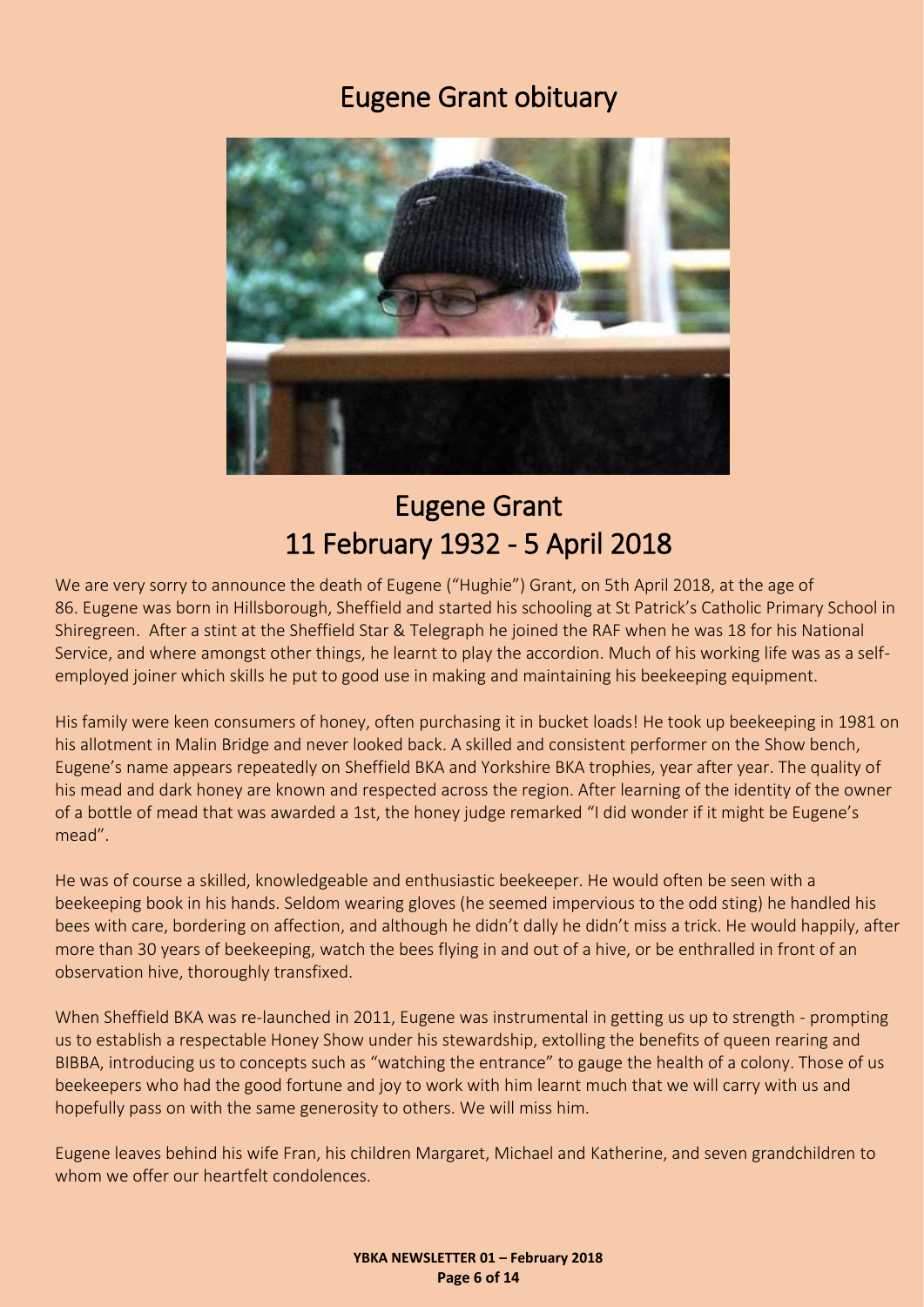There will be a funeral service at Saint Vincent's Church, Pickmere Rd, Crookes, Sheffield S10 1GY at 10:30 Saturday 28th April followed by the burial at Saint Michael's Catholic Cemetery, Rivelin, Sheffield and a reception at the Princess Royal, 43 Slinn St, Sheffield S10 1NW. Everybody associated with SBKA and wider will be very welcome.

The family welcome flowers, or donations in lieu to the Saint Wilfrid's Centre which helps to provide homeless and vulnerable adults with opportunities to improve their quality of life.

### BBKA Swarm Collectors List

<span id="page-6-0"></span>The on-line facility at www.bbka.org.uk is a list of BBKA/Association members who are willing to be contacted by members of the general public in the event of them having a problem with a swarm of honey bees.

As the beekeeper attending a swarm problem, they represent both their Association and therefore the BBKA, this is why only BBKA members are included on the bbka.org.uk swarm collectors list It is a condition of being accepted on this swarm collection list that the beekeeper will not collect swarms to sell for personal financial gain.

The facility can be used by any member of the general public, using the post-code locator. On inputting their post code into the "find a collectors" part of the website, the system displays the contact details of beekeepers within a ten-mile radius of their stated postcode who are able and willing to collect honey bees. The only personal contact details displayed are the beekeepers name and their preferred contact telephone number.

This protocol is intended to identify the necessary knowledge and standards, which are felt to be required of any beekeeper who undertakes this task on behalf of their Association:

#### CONSIDERATIONS:

Dealing with a swarm of honey bees can be a difficult task. It is therefore recommended that new or nexperienced beekeepers should not undertake this work until they have received appropriate training within their Association and gained sufficient knowledge and experience of swarm collecting. Telephone calls from the public can relate to all flying insects and not just honey bees i.e. wasps, bumble bees, solitary bees etc so the beekeeper must know what advice to provide should the reported problem not be honey bee related. Members of the public are generally concerned about swarms of honey bees and the beekeeper must be able and confident to deal with the situation and maintain a safe working environment.

As a member of any swarm collecting system, it is expected that a beekeeper whose name is on the collectors list will remain on the list for the whole of the season. If a beekeeper accepts a "swarm call", the beekeeper then owns the problem until it has either been resolved or they pass to a fellow beekeeper to resolve i.e. it must not be ignored.

#### BBKA Insurance is invalid if the swarm collection is done for commercial gain.

#### RECOMMENDED PERSON:

A Swarm Collector must be a beekeeper with experience of bees and beekeeping. Be aware of and be able to assess the potential dangers and risks associated with swarm collecting to themselves, the public and property and deal with them appropriately. Have received training & experience of collecting a swarm together with an experienced beekeeper; who will have mentored the beekeeper in the task to ensure that the beekeeper is able to undertake the task correctly and safely. They should be aware of the public liability insurance restrictions associated with their membership, i.e. whilst the beekeeper can request payment of expenses associated with the work or a donation to their Association, the beekeeper cannot:

> **YBKA NEWSLETTER 01 – February 2018 Page 7 of 14**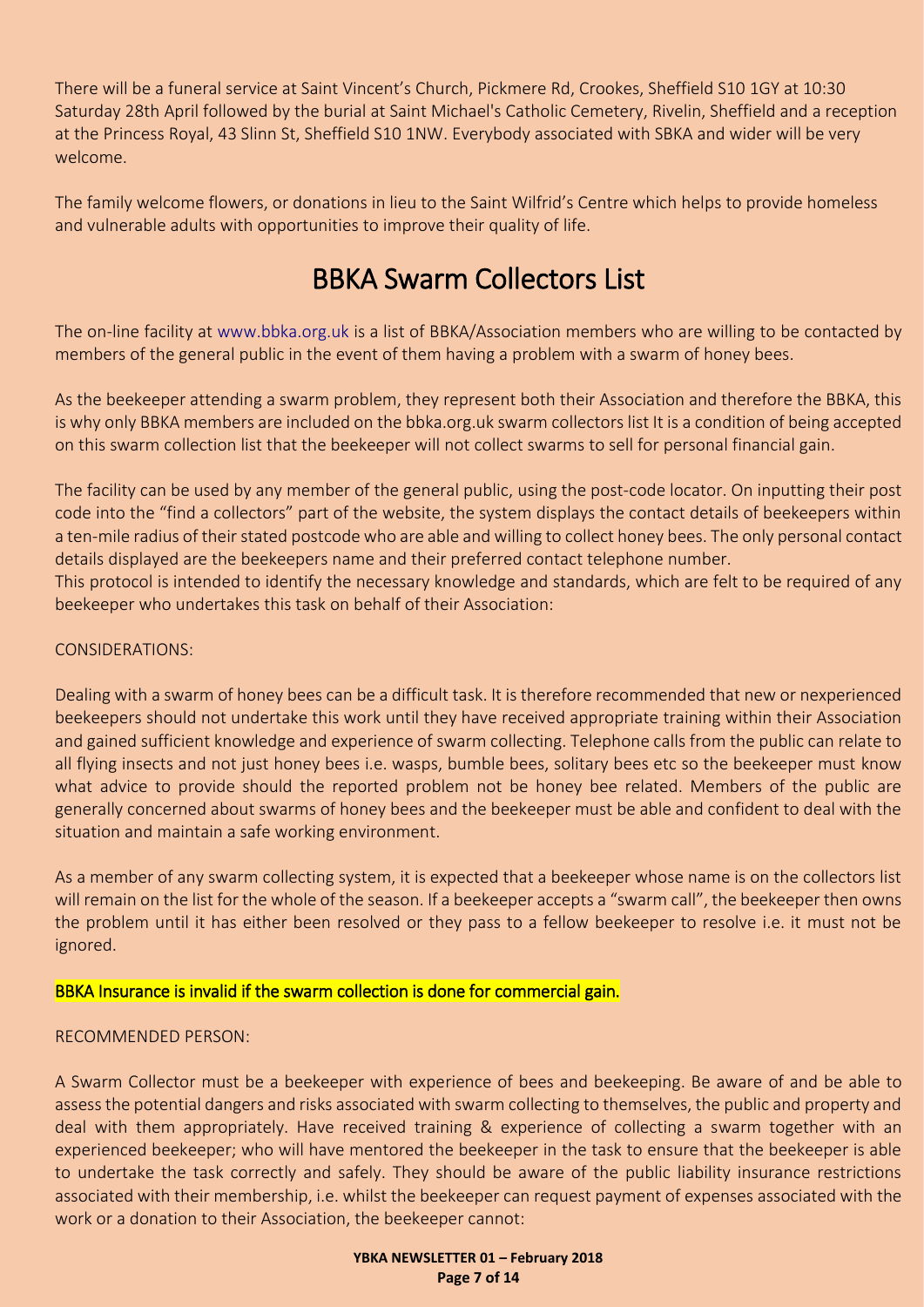⋅ Undertake the work for commercial gain i.e. cannot make a charge for the service · *N***Sell-on the swarm to a third party** 

The Swarm Collector must be familiar with the BBKA Guidelines on swarm collection, know what to do in respect to the safe disposal of the swarm once collected i.e. hive or pass it to another beekeeper. Must be able to communicate with the public and be prepared to show their BBKA membership card

### <span id="page-7-0"></span>Yorkshire Beekeepers Association website has an excellent article on the website [here](https://ybka.org.uk/swarms-and-beekeepers/) also covering this topic. Well worth reading

### Things to consider in the apiary in April

April for most Beekeepers prompts the start of a new season of beekeeping. Hopefully the awful winter wet, cold and this year frosty snow blown weather will become a thing of the past and more pleasant spring like warmer weather is starting to unfold. Up until now you should not have even thought of venturing into your hives brood boxes to carry out your first spring inspection for 2018.

Even now though I must give a caution to this action if the weather and more importantly the temperatures remain below 13°c. Ideally you want the ambient temperature to be around the 14°c/15°c. before you attempt your first inspections of the inner brood boxes.

Patience is the key at this time of year, and impatience can be catastrophic for your colony. Young eggs and larva can quickly become chilled and die when exposed to cold winds and temps. below this figure of 14°c/15°c. So, my message to you all is be patient and allow the temp. to raise before diving in and losing your colonies.

In April there is still very little nectar about for your bees in most areas, plus a very small but vital supply of pollen available also is in short supply. A lot of beginner Beekeepers forget the pollen factor and now it's a vital protein the bees just cannot exist without. Without pollen your colonies will die. The queens will cease to lay and the colonies will collapse. This is a very important asset a beginner often forgets about in the autumn when going into winter and ensuring the colonies have a good food supply to last them through the long winter months. They feed their bees sugar syrup in copious quantities however forget to access the amount of pollen within the colonies.

A very good idea is to place pollen patties alongside your fondant parcels directly on top of your bees on the brood boxes using an eke. The eliminates the possibility of your bees running out. If they don't require it well ok but it's better to have too much than too little. Especially now when most queens increase their laying actions as temps. rise.

When a good nice warm day arrives. It's then we do our first inspections. We check the queens are laying good healthy-looking brood at all stages, eggs and large and small lava and that all their capped brood is a nice light brown colour evenly capped with no perforations. We also look quickly for any signs of disease by checking our lava are all nice and glistening white and not twisted and distorted within their cells. Plus, they are not yellow or brownish and sickly looking. If any of this is found call your local bees officer straight away, better to be safe than sorry. If you actually see your queens and on the first inspection this is not always the case, then make sure she is still marked well. If not re mark her, this will assist you greatly in the months to come.

We should also be checking our varroa floors for any varroa mites and doing a count on them. For those of you who didn't use oxalic acid in mid-winter then this is another vital thing to check and clear up prior to the honey flows beginning.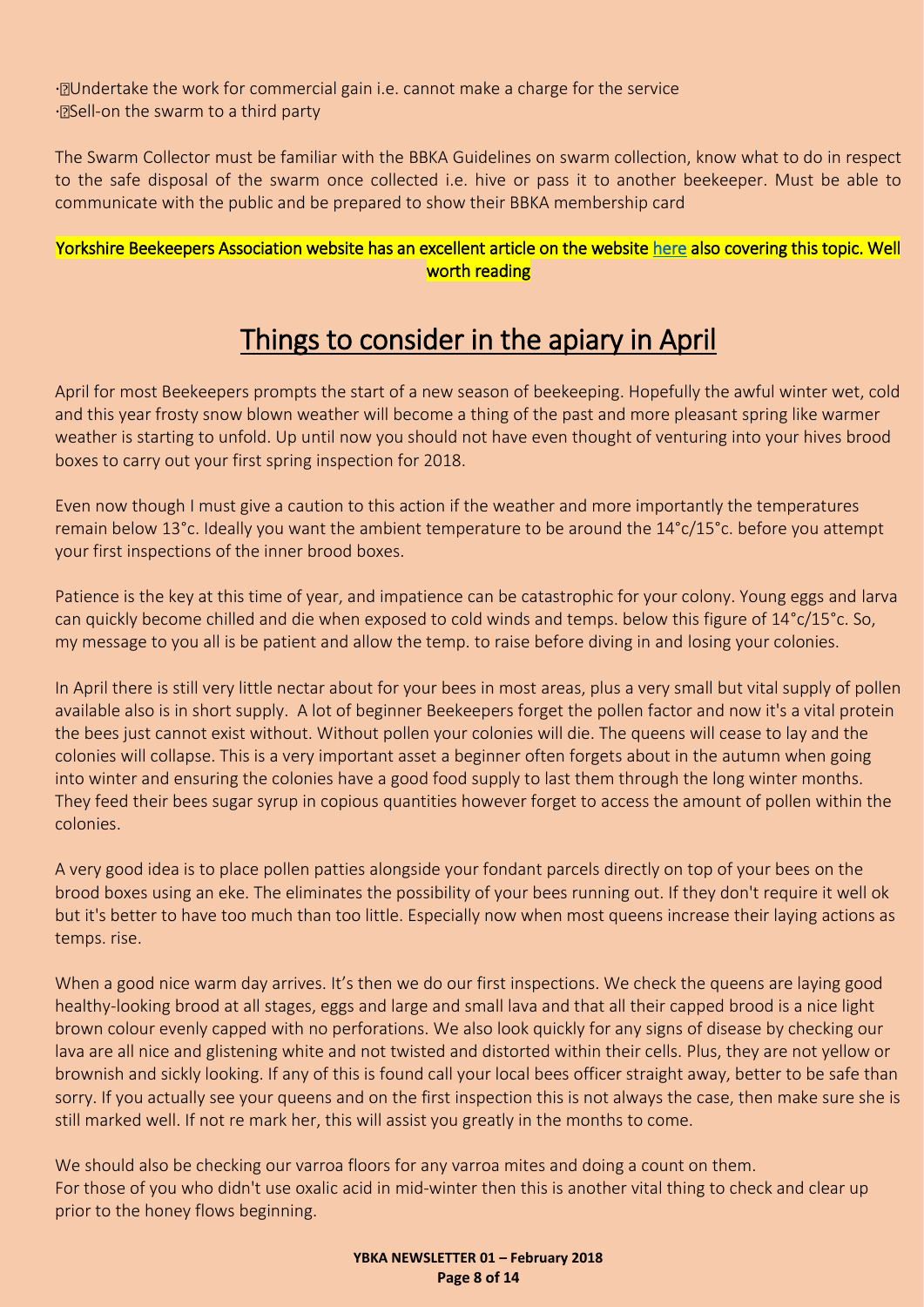I always say if I find more than three mites on this inspection then I treat, before the problem escalates. There are many treatments on the market now, but for those beginners out there, ask and ensure the treatment you have is suitable to the ambient temp. at the time as a lot of treatments are very temperature active. Clean off any debris from between your frames and frame lugs and for those who removed their queen excluders for winter, make sure firstly your queen is down in the brood box then re place your queen excluders. If they were not removed, clean them off to ensure your bees have a clean access through them then replace them. Also, after this clean off your floors weather they are solid or varroa floors, cleaning off any debris or dead bees. You can now open up your entrances a little. Not fully yet but to about two / three inches as the bees start to get more active and remove mouse guards.

Another thing now is to start building up your new frames for the season ahead. Both for brood boxes and supers. Build them up but, don't put in your wax foundation at this stage. Far better you have all your woodwork completed and then just a matter of popping in the foundation nice and fresh later when your actually ready to use it. By doing this the wax stays nice and fresh with a good aroma. This stimulates the bees to draw it out. If it's very old and dry the bees are more reluctant to draw it out and very often you get holes within if where the bees have chewed it rather than drew it out.

For new Beekeepers out there, check you have enough boxes for the new coming season. For every hive you should have at least 3 supers plus an extra brood box and or a nuc box. This will ensure you're not caught out later when queen cells start to appear and you need to split your colonies. Make sure your extractors are all fully functional, oiled, cleaned and ready to go. Also check all your honey labels, for those of you who sell your honey in jars.

Make sure your dates are correct and the labels conform to British honey labelling standards, very important and something that should be checked now before any flows start. If these tips are carried out your hopefully on your way to a successful season but keep a close eye on the weather as we aren't out of the woods yet temp. wise. Your bees still need you to be on the ball for anything that comes along and thinking ahead is the name of the beekeeping game.



Happy beekeeping, Dave Shannon.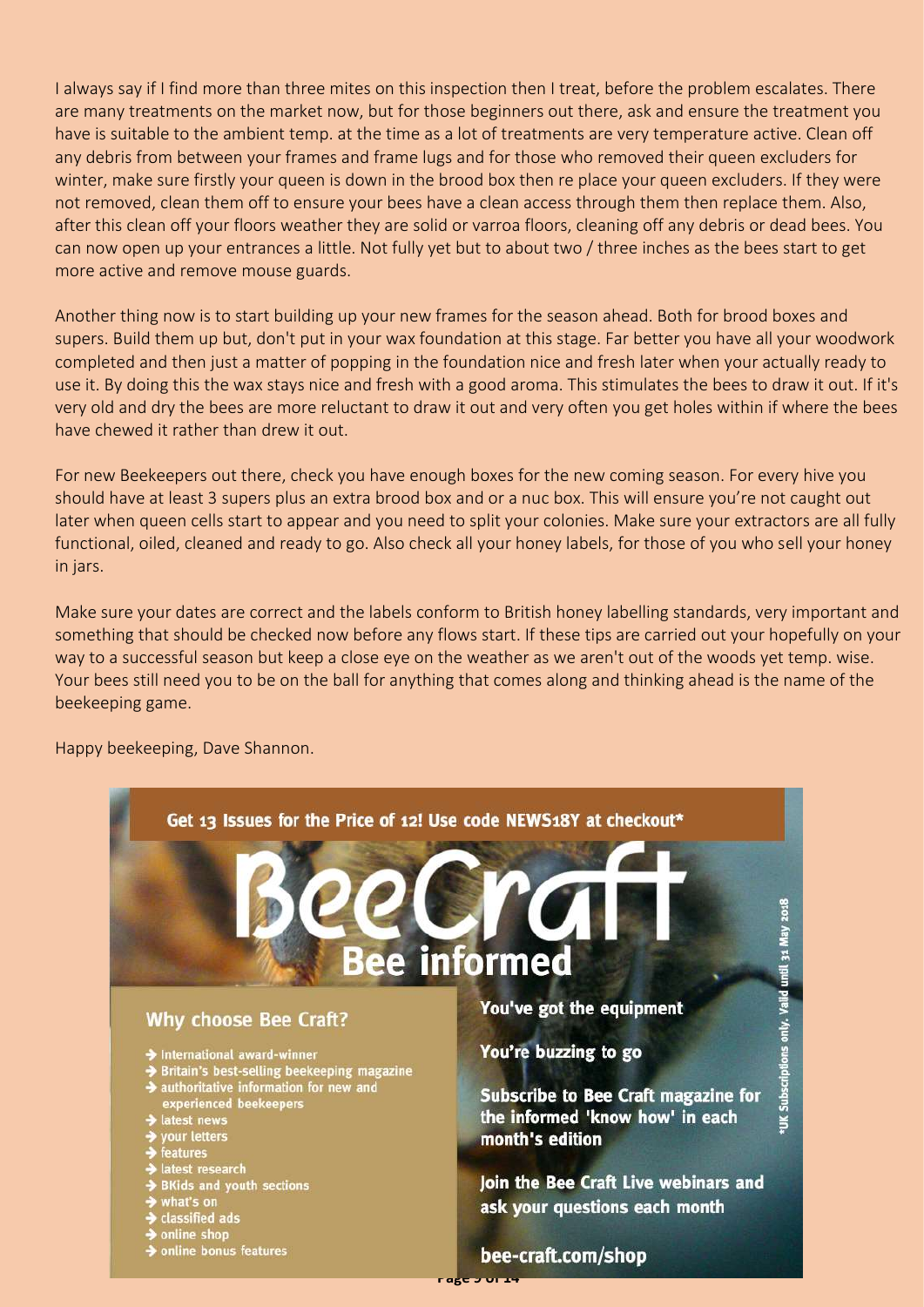### <span id="page-9-0"></span>POLY HIVES - CEDAR HIVES - FRAMES - BEESWAX - BEE FEED -**CLOTHING - EXTRACTORS - HIVE TOOLS - JARS**

**DON'T BE LEFT OUT THIS YEAR. ORDER YOUR BEES NOW FOR THIS SEASON. PHONE NOW OR ORDER ONLINE!** 



**National Poly 6 Frame** 14x12 Nuc of Bees £240.00 £90.00 deposit required (non refundable), remainder to pay on collection

**Lanastroth Poly 5 Frame** Nuc of Bees £205.00, £55.00 deposit required (non refundable), remainder to pay on collection

#### **National Cedar Hive** with Bees £355.00, £55.00 deposit required (non refundable), remainder to pay on collection

**Commercial Poly 6 Frame Nuc of Bees** £225.00 £75.00 deposit required (non refundable), remainder to pay on collection

1

**Carnica Queen Bees** £39.00 which we have been using in our nucleuses for the last three years

**National Poly Hive** with Bees £291.00, £55 deposit required (non refundable), remainder to pay on collection







## **MAISEMORE APIARIES LTD**

**YBKA NEWSLETTER 01 – February 2018 Page 10 of 14**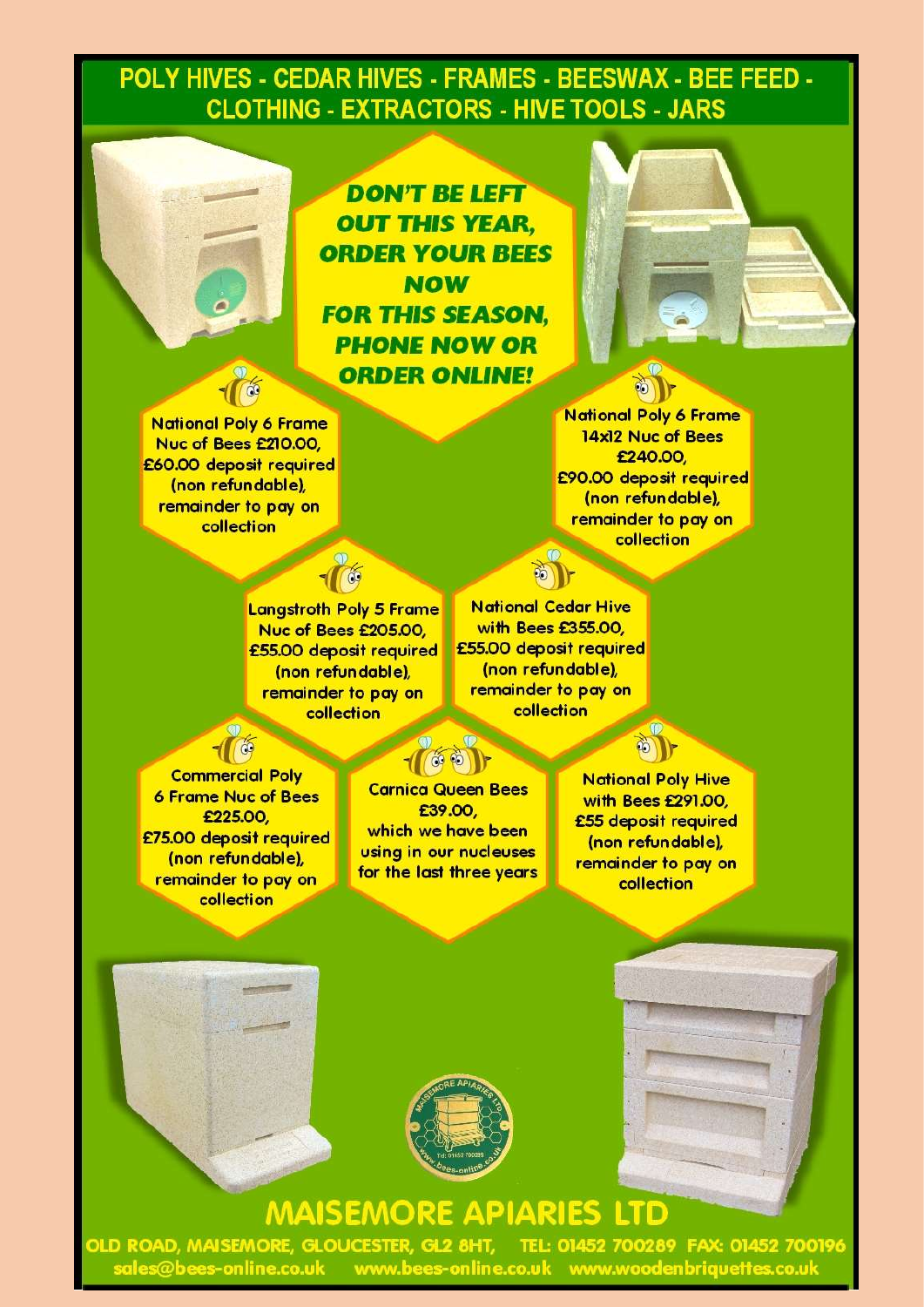

E H THORNE (Beehives) LTD BEEHIVE BUSINESS PARK, RAND, Nr. WRAGBY, LINCOLNSHIRE, LN8 5NJ Tel. 01673 858555 sales@thorne.co.uk www.thorne.co.uk like us on Facebook www.facebook.com/E.H.Thorne or follow us on Twitter @ThorneBeehives subscribe to our YouTube Channel at http://bit.ly/2BXpFns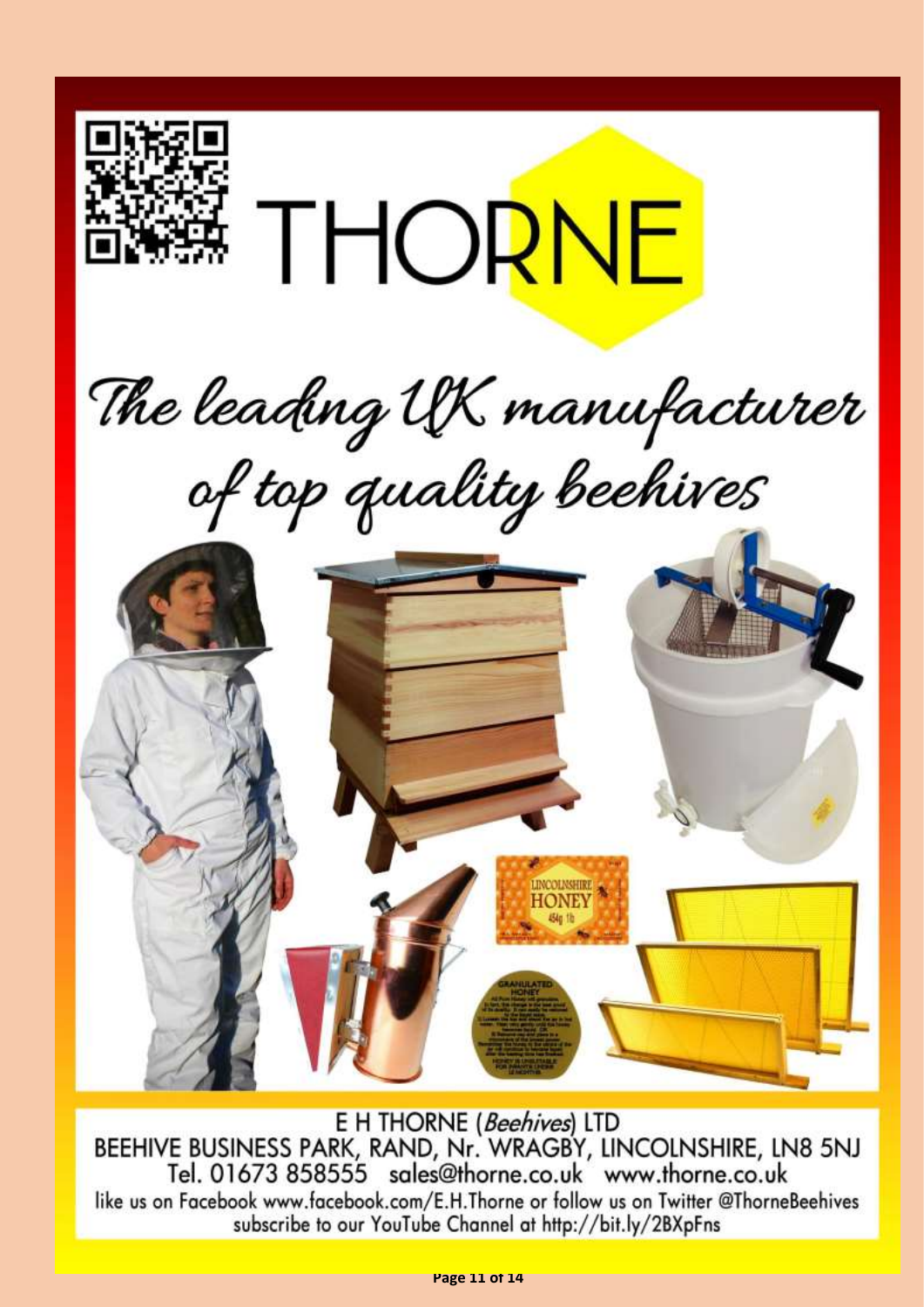### <span id="page-11-0"></span>A day out at the Auctions (Lincoln BKA Auction on the 24<sup>th</sup> March 2018)

The 24<sup>th</sup> March was indeed a good beekeeping day. Not only was it the day of the Yorkshire BKA Spring Conference but it was also the day of the Lincoln Beekeepers Association annual auction. I opted in this case to pop down to Lincoln because I do love a good auction where I can buy and sell stuff that I think I either desperately need or desperately want to sell.



It was a good day. The wind was light, the sun was out and temperature was around 10°c, which is bee flying weather. There was a lot of buyers and sellers, if you hadn't managed to buy all your new beekeeping kit for the season of 2018 during the Winter sales then the Lincoln beekeeping auction could have been for you. This is even the 35<sup>th</sup> year it has been running, however only the second time I have attended. There were nearly 500 lots, everything was honey bee related, there was everything there you could think of new and old, I had a good gander round. Roofs, broods, supers, frames, extractors, filters, books, stands, foundation, castellations, smokers, hive tools, uncapping forks, buckets of honey (30lbs buckets and smaller), bees wax, jars, jar lids, crown boards, rapid feeders, frame feeders, mini mating nucs (Warnholz & Apidea) , poly nucs (Payne's style), hive straps, observations hives... I do hope you're getting the idea! The hive types catered for were National (new wood and old wood), Langstroth (new wood), Commercial (new poly), WBC (old wood and new wood) and Smith (new wood). Some items looked like they had been kept in the back of a coil 'oil, most were good or mint condition. There were just over 30 colonies outside in the field flying, ranging from 6 frame poly nucs, 6 frame wooden nucs, wooden 14\*12's with supers and wooden nationals. These were a mix of brand new kit with bees, older kit that was well maintained and some home made wooden nuc boxes. There was Carniolans, Buckfast and local bred bees available.

Let's talk about prices though. I find at auctions some times you see great bargains and other times you see the people buying stuff that they clearly have not researched properly and in my not so humble opinion are paying over the odds, I always feel flummoxed at this. Also bear in mind that what ever the fall of the hammer price is, there is a 10% buyers commission (well there is at Lincoln anyway).





So, the colonies, these were making from between £100 to £160 plus 10%, all the colonies and nucs were either tilted so you could see the volume of bees inside or opened up and a frame pulled out to give you an idea of content. The hives were open and the bees were flying, even when it started getting parky out. At these sorts of

#### **YBKA NEWSLETTER 01 – February 2018 Page 12 of 14**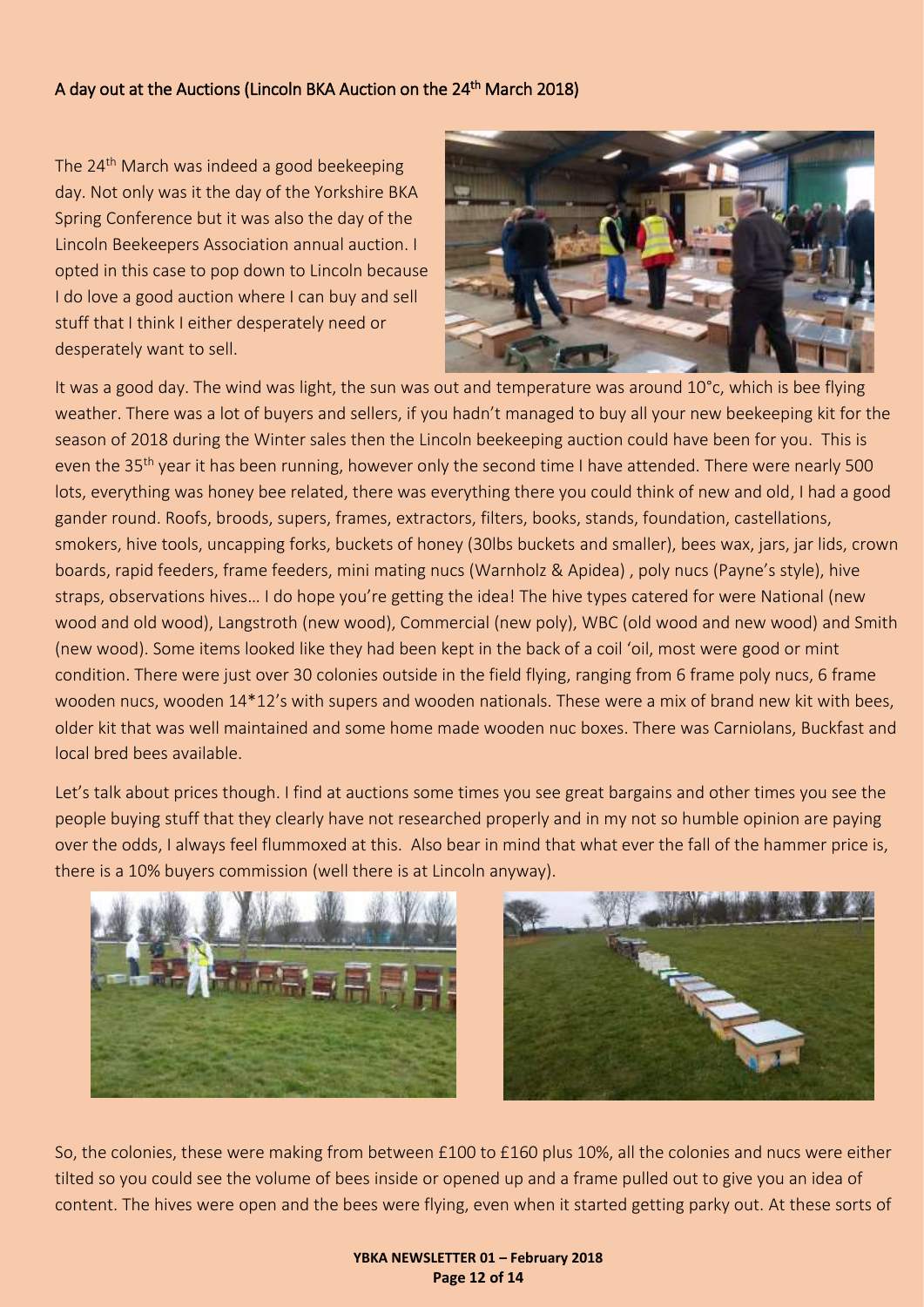prices if you needed to make up your stocks early in the season then this would have been a great place to be. Some of these colonies and nucs were in great shape for March, no doubt about it.

Kit prices, some of the kit was making good money, others were bargains. There was 15lb blocks of wax there making around the £46 mark, if you wanted beeswax then that's not bad. The new supers and brood boxes, some with new frames and some with new frames and wax were selling for between £10 to £30 depending on the lot. I bought an observation hive, the type with 5 frames underneath and one on top, made from cedar with no knots, these retail at Thornes for £350, the one I bought was £160 including commission, so I was happy as I'd been looking for one for years. A poly Maisemore commercial poly box with frames made £12 plus commission, which was an absolute steal, but then a steel smoker sold at £19.80 including commission. New cedar crown boards were selling for between £5 and £10 plus commission, depending which price you paid, depends how much of a bargain you got. Other items I bought included a Maisemore 3.5gallon feeder for £19.80, packs of 5

new castellation's (11's) for £5.50, 25 hoffman brood frames for £11.00 and ratchet straps for £3.30 each, all these prices included commission. I think I got lots of bargains for kit (some much better than others) that I will actually use and be helpful in my beekeeping, So, I was very happy. The extra plus for me was that I sold several colonies, supers, super frames and super foundation as well. All stuff that I had previously bought and thought was a bargain and then changed my mind!

The best bargain I saw all day was a brand new western red cedar WBC made by a local craftsman which looked immaculate and went for £160 plus commission. It was a pearler, this would have been over £400 at Thornes.

On the way down, me and my mate always get a full English breakfast and drink plenty of coffee during the day. We are always chatting in each other's lug 'oil about what to buy, what prices are to be paid, what bargains are had or not. By the end of the day we were flaggin', we left about 3pm with about 100 lots left to go. A truly great day was had by all.



#### Bee Keeping Apps – Apiary Book

I am always eager to try new things especially if they might help with an area in my beekeeping that I know I am weak at. My one main weakness in the craft is keeping records. I can just about manage scraps of paper under the roof with scribblings on them but occasionally these get lost. So, I thought I might have a look and see if there are any hive record apps that I can use on my phone when I am out and about beekeeping. I did a bit of research on google and found there are lots out there but one stood out head and shoulders above the rest was "Apiary Book". Its totally free with no hidden costs or adverts and it's clear that over the last couple of years the developer has been making regular tweaks to the system. You can list apiaries and individual hives, keep inspections records on there, document individual queens, record feeding, swarming, box configurations and hive movements between sites. I thought this sounded like an app which would just suit my purposes. However, I have not used it in anger just yet, so fingers crossed for the season ahead.